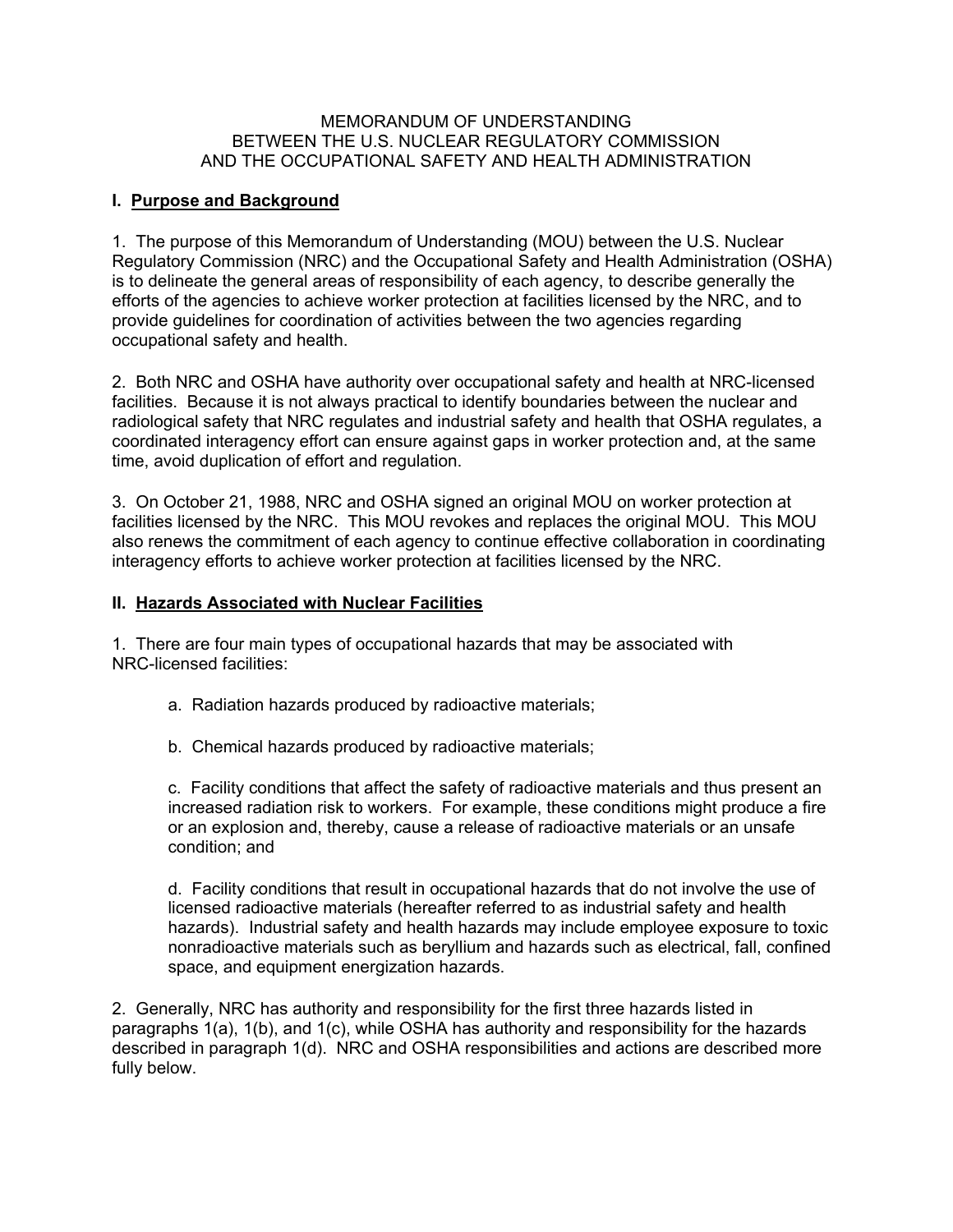# **III. NRC Responsibilities**

1. Consistent with its statutory authority under the Atomic Energy Act of 1954, as amended, and consistent with the Energy Reorganization Act of 1974, as amended, the National Environmental Policy Act of 1969, the Nuclear Nonproliferation Act of 1978, and the Energy Policy Act of 2005 among other relevant statutes, the NRC is responsible for licensing and regulating the nation's civilian use of byproduct, source and special nuclear materials in order to assure the adequate protection of the public health and safety, promote the common defense and security, and to protect the environment.

2. The NRC has broad statutory authority to protect against radiation hazards produced by radioactive materials, chemical hazards produced by radioactive materials, and facility conditions that affect the safety of radioactive materials and thus present an increased radiation risk to workers and the general public.

3. The NRC implements its statutory authority through rulemaking and issuing orders to its licensees, issuing licenses and permits, and by conducting inspections and taking enforcement action as needed to ensure licensee compliance with enforceable standards and license and regulatory requirements.

4. The NRC does not have statutory authority to protect against industrial safety and health hazards that do not involve the use or consequences of licensed radioactive materials.

## **IV. OSHA Responsibilities**

1. OSHA is responsible for administering the requirements established under the Occupational Safety and Health Act of 1970 (OSH Act) (29 U.S.C. 651 *et seq*.). OSHA's authority to engage in the kinds of activities described below does not apply to those working conditions for which other Federal agencies (such as NRC) and State agencies exercise statutory authority to prescribe and enforce standards, rules, or regulations affecting occupational safety or health (29 U.S.C. 653(b)(1); Section 274 of the Atomic Energy Act of 1954, as amended (42 U.S.C. 2021)).

2. Under the OSH Act, every employer has a general duty to furnish each employee with employment and a place of employment that is free from recognized hazards that are causing or are likely to cause death or serious physical harm and to comply with all OSHA standards, rules, and regulations (29 U.S.C. 654(a) and 666). In order to minimize workplace hazards, NRC licensees are required to comply with OSHA's standards and regulations.<sup>1</sup>

3. OSHA standards contain requirements designed to protect employees against workplace hazards. In general, safety standards are intended to protect against traumatic injury. Health standards are designed to address potential overexposure to toxic substances and harmful physical agents, and to protect employees against illnesses and disorders, including those that may not manifest until years after exposure.

 $\overline{\phantom{a}}$  1 <sup>1</sup>With the exception of certain standards applicable to the control of specific radioactive materials such as licensed radioactive sources and byproduct materials (42 U.S.C. 2014 and 2021).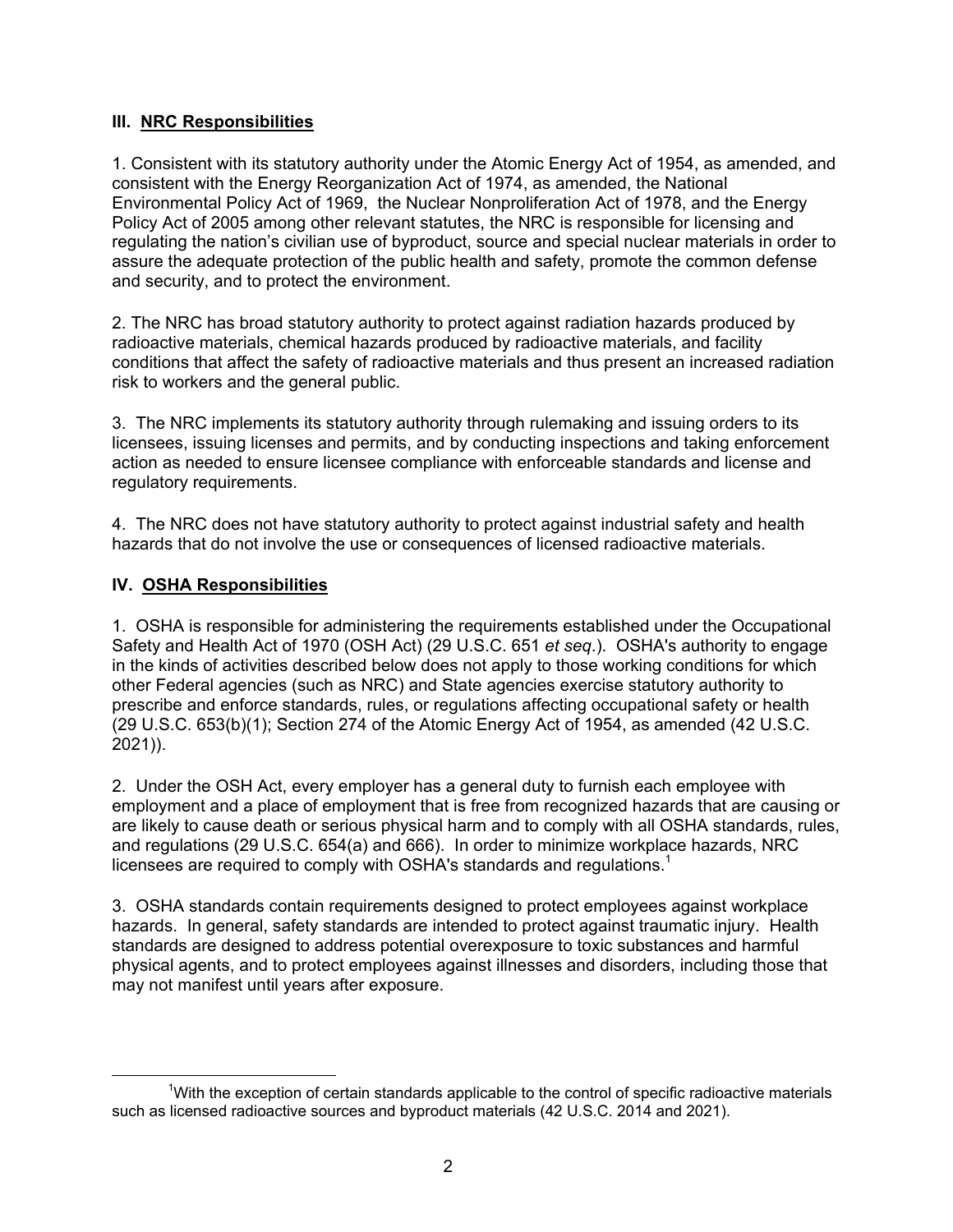4. OSHA has authority to regulate employee exposures from all radiation sources not regulated by the NRC. Examples of these radiation sources include x-ray equipment, some accelerators,<sup>2</sup> incidental accelerator-produced radioactive materials, $3$  electron microscopes, betatrons, ion implanters, experimental particle physics research colliders (only when used to probe the fundamental properties of nature), and naturally occurring radioactive materials.<sup>4</sup>

5. Federal OSHA has enforcement authority over all workplaces and working conditions within its authority. Section 18 of the OSH Act provides that States may assume responsibility for the adoption and enforcement of occupational safety and health standards within their respective States only under a State Plan that is approved and monitored by Federal OSHA (29 U.S.C. 667). State Plan occupational safety and health standards must be at least as effective in providing safe and healthful employment and places of employment as Federal OSHA standards. OSHA State Plan States are expected to assert enforcement authority for occupational safety and health at NRC-licensed facilities in the same manner and to the same extent as Federal OSHA.

6. The OSHA areas of responsibility described in this MOU are subject to all applicable requirements and authorities of the OSH Act.

# **V. Interface Procedures**

1. In recognition of the agencies' authorities and responsibilities enumerated above, the NRC and OSHA will follow the procedures below:

a. NRC does not conduct industrial safety and health inspections at NRC-licensed facilities. However, in the course of inspections of radiological and nuclear safety at such facilities, NRC inspectors may observe industrial safety and health hazards or receive complaints from employees that are within OSHA's authority and responsibility. In such instances, the NRC will bring the matter to the attention of licensee management. In the case of employee complaints, NRC will withhold the identity of the employee from the licensee. If the licensee does not control serious industrial safety or

 $\overline{\phantom{a}}$  2 <sup>2</sup> Accelerators that are operated to produce only particle beams and not radioactive materials (e.g., linear accelerators used for medical treatment, electron microscopes, ion implanters). <sup>3</sup>

<sup>&</sup>lt;sup>3</sup>Incidental accelerator-produced materials are those generated by particle accelerators that emit only particle beams and not radioactive materials. The Energy Policy Act of 2005 (EP Act) expanded the definition of "byproduct material" that NRC is authorized to regulate to include, among other materials, any material that has been made radioactive by use of a particle accelerator (i.e., accelerator-produced radioactive materials) and is produced, extracted, or converted after extraction for a commercial, medical, or research activity (42 U.S.C. 2011 *et seq*.; 10 CFR 20.1003). On October 1, 2007, NRC issued regulations implementing the new authority granted it over accelerator-produced radioactive materials. (72 FR 55864). <sup>4</sup>

The EP Act expanded the definition of "byproduct material" that NRC is authorized to regulate to include, among other materials, any discrete source of naturally occurring radioactive material that has been determined would pose a threat similar to the threat posed by a discrete source of radium-226 to the public health and safety or the common defense and security, and is extracted or converted after extraction for use in a commercial, medical, or research activity. (42 U.S.C. 2011 *et seq*.). On October 1, 2007, NRC issued regulations implementing the expanded authority granted it over byproduct material (72 FR 55864).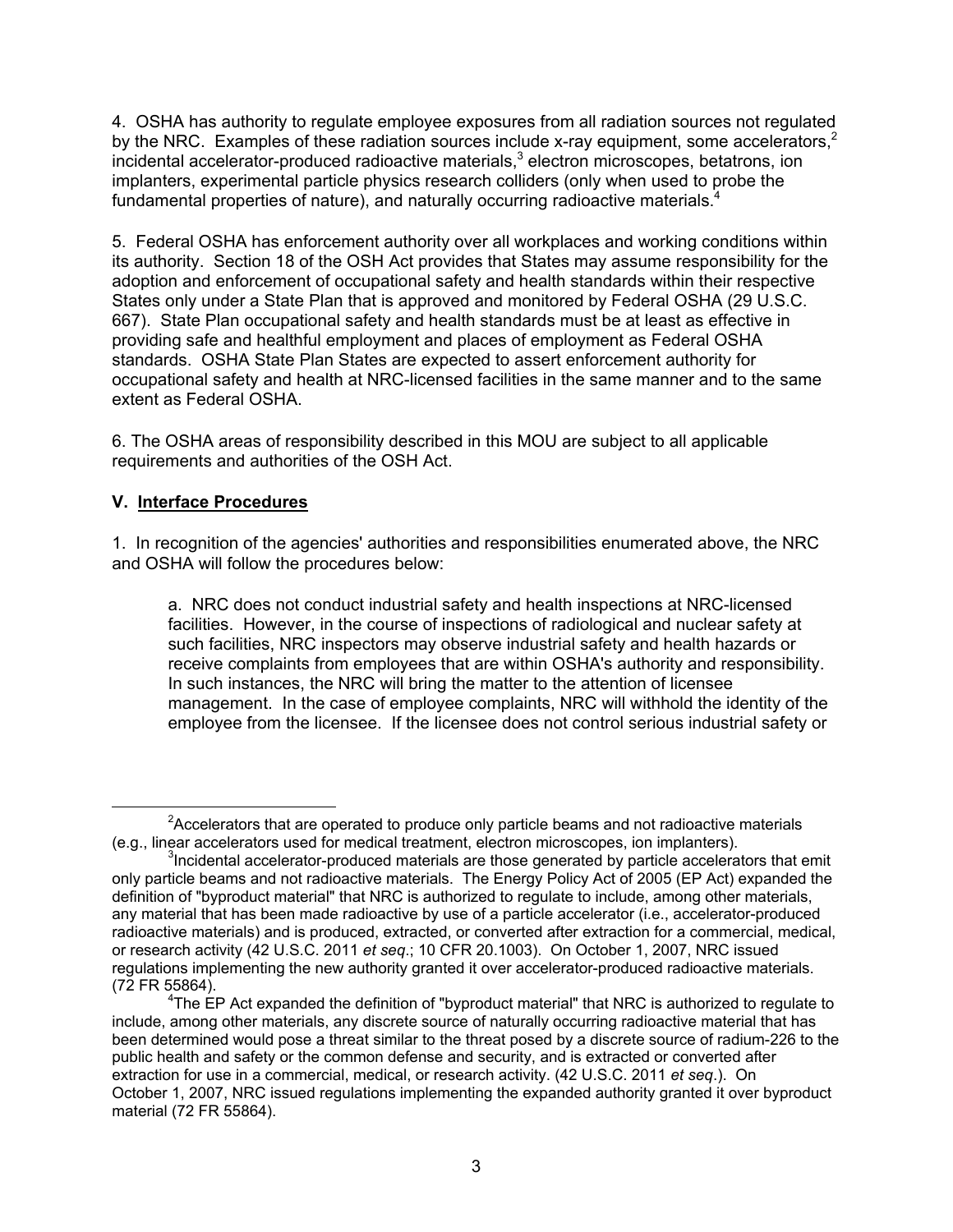health hazards that are identified, the NRC regional office will inform the nearest OSHA regional office.<sup>5</sup>

b. In a State having an OSHA-approved State Plan, the OSHA regional office will refer the matter to the State for appropriate action.

c. OSHA regional offices will inform the appropriate NRC regional office of matters that are within the purview of NRC, when these come to their attention during Federal or State Plan safety and health inspections or through employee complaints. The following are examples of matters that OSHA would report to NRC:

 i. Lax security control or work practices that would affect nuclear or radiological health and safety;

- ii. Improper posting of radiation areas; and
- iii. Licensee employee allegations of NRC license or regulation violations.

d. OSHA regional offices will inform the appropriate NRC regional office of any plans to conduct industrial safety and health inspections at major NRC-licensed facilities such as power reactors and fuel cycle facilities.<sup>6</sup> Also, OSHA regional offices will discuss with the appropriate NRC regional office any industrial safety and health findings identified at such facilities that may be related to system, structure, or component design when such design may relate to compliance with NRC requirements.

2. NRC and OSHA generally do not conduct coordinated or joint inspections at NRC-licensed facilities. However, NRC-OSHA inspections may be conducted jointly by personnel from both agencies whenever resources are available and it is likely, based on experience in inspecting similar workplaces, that both radioactive material hazards and industrial safety and health hazards exist at a particular facility. Additionally, under certain conditions, such as investigations or inspections following certain accidents or those resulting from reported activities as discussed above, the NRC and OSHA may mutually agree, on a case-by-case basis, that coordinated or joint inspections may be in the public interest. Under such conditions, the NRC and OSHA will support each other in conducting those joint investigations.

3. Based upon reports of injuries, fatalities, or complaints at NRC-licensed facilities, OSHA will provide NRC with information on those facilities where increased management attention to worker safety and health is needed. NRC will bring such information, which can indicate a significant breakdown in worker safety, to the attention of licensee management. This will not interfere with OSHA authority and responsibility to investigate industrial accidents and worker complaints.

<sup>5</sup>  $5$ Under Section 17(k) of the OSH Act, a "serious" violation exists where there is a substantial probability that death or serious physical harm could result if an accident or exposure to a toxic substance or harmful physical agent occurred (29 U.S.C. 666(j)).

 ${}^{6}$ Section 17(f) of the OSH Act (29 U.S.C. 666(f)) and OSHA regulations (29 CFR §1903.6) contain a general prohibition against giving advance notice to employers of inspections, except as authorized by the Secretary of Labor or the Secretary's designee.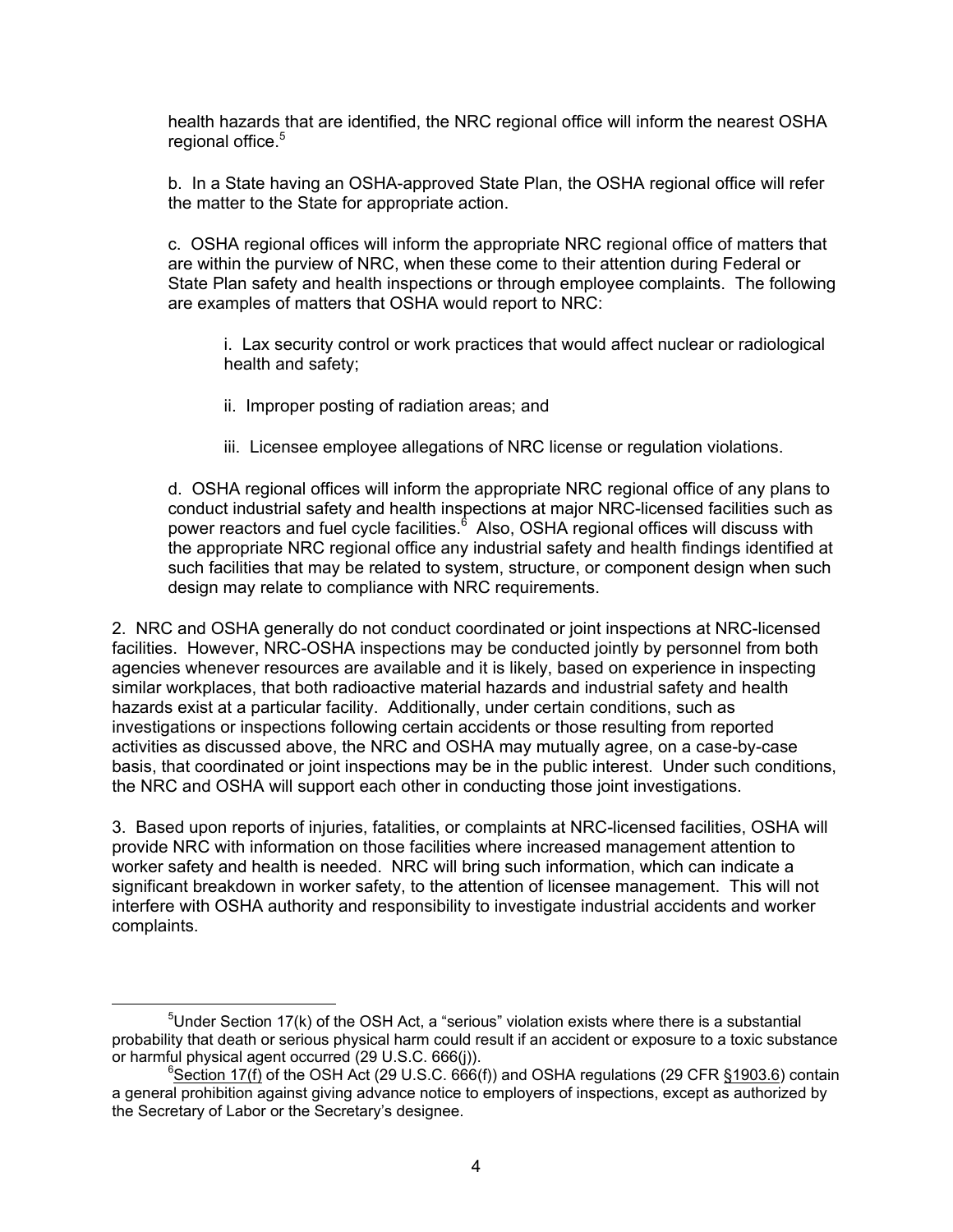4. NRC inspectors and other personnel inspect NRC-licensed facilities. In order to enhance the ability of NRC personnel to identify safety matters under OSHA's purview during nuclear and radiological safety inspections, OSHA may provide designated NRC personnel with basic chemical and industrial safety information and training on OSHA safety and health standards, consistent with ongoing OSHA training programs and available resources. To enhance the ability of OSHA and State Plan personnel to effectively participate in joint NRC-OSHA inspections, the NRC may provide training in basic radiation safety and health requirements, consistent with ongoing NRC training programs and available resources, to designated OSHA and State Plan personnel. The NRC Technical Training Center and the OSHA Training Institute will mutually agree upon details of such training.

5. The NRC's Executive Director for Operations (or designee), and the Assistant Secretary for OSHA (or designee) will coordinate resolution of policy issues concerning agency authority and operational relations.

6. NRC and OSHA should discuss and resolve issues of potential regulatory conflict at the lowest practical level. Should such discussions fail to provide a mutually agreeable outcome, each agency should make all reasonable efforts to resolve issues at the next higher level of authority.

7. Resolution of issues concerning inspection and enforcement activities involving both the NRC and OSHA authority at NRC-licensed facilities will be addressed by the NRC Director of the Office of Enforcement and the OSHA Director of the Directorate of Enforcement Programs, who will consult, as appropriate, with the OSHA Director of the Directorate of Cooperative and State Programs, and any other program office as necessary. Each NRC and OSHA regional office will designate points of contact for carrying out interface activities.

8. Agency liaisons at regional and headquarters levels should pursue routine outreach activities with their counterparts at mutually agreed upon intervals, but this should occur at least every two years.

### **VI. Commencement, Modification, and Termination**

1. This MOU is effective upon the signature of both parties.

2. Any additions, deletions, or other changes to this MOU shall be by written modification agreed upon by the appropriate official for each party. Either party may initiate such modifications.

3. This MOU is neither a fiscal nor a funds obligation document. Nothing in this MOU authorizes, or is intended to obligate, either agency to expend, exchange, or reimburse funds, services, or supplies, or transfer or receive anything of value, or enter into any contract, assistance agreement, interagency agreement, or other financial obligation.

4. The duration of the MOU shall be indefinite. Either party, however, may terminate its participation in this agreement upon 30 days prior written notice to the other party. After such notice, the parties shall meet at a mutually agreed upon location and date to effect an orderly termination of any ongoing or planned activities under this MOU.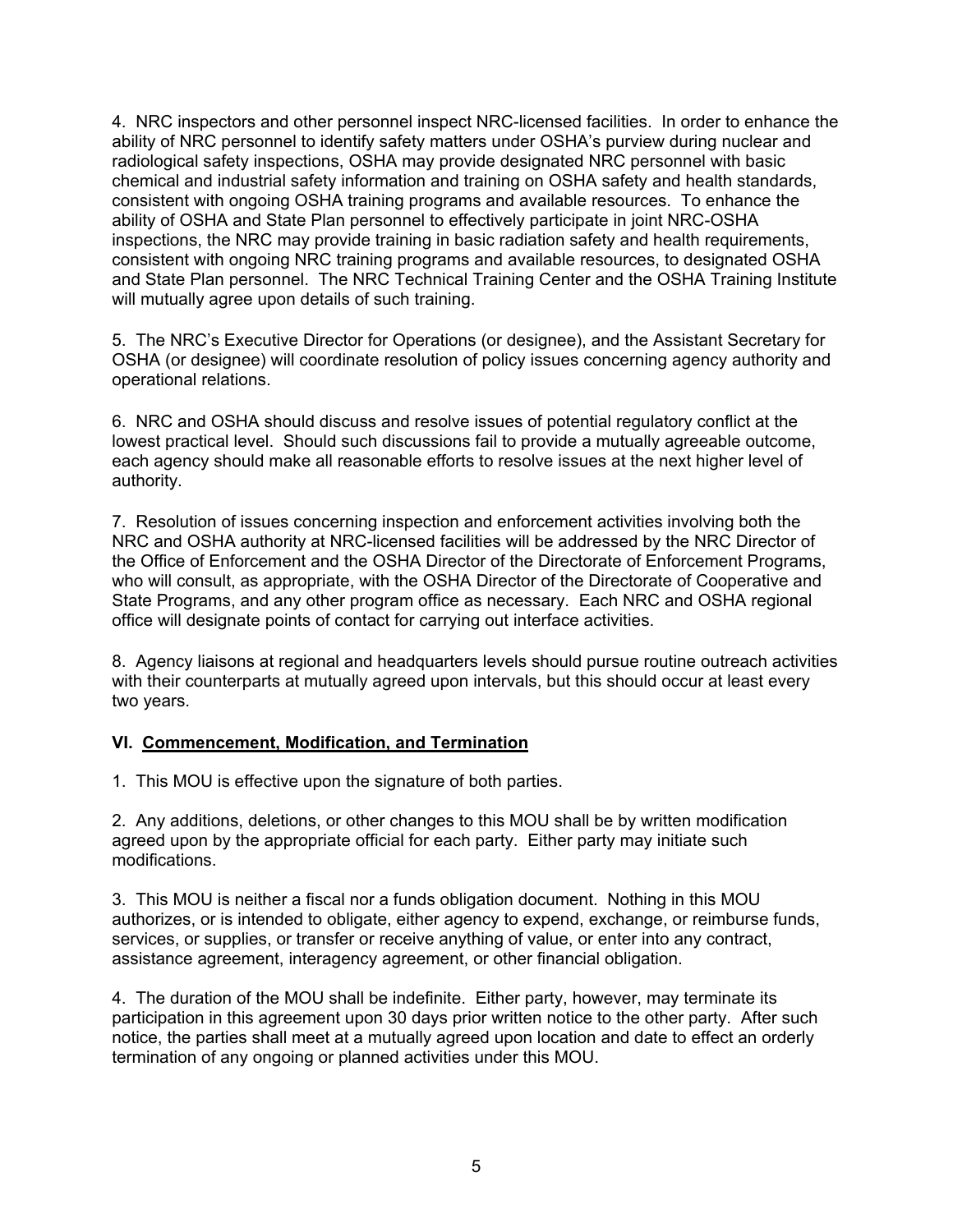5. Nothing in this agreement shall be interpreted as limiting, superseding or otherwise affecting either agency's normal operations or decisions in carrying out its statutory or regulatory duties. This agreement does not limit or restrict the parties from participating in similar activities or arrangements with other entities.

6. This agreement will be executed in full compliance with all applicable statutes and regulations, including the Privacy Act of 1974, the Freedom of Information Act, and the Federal Records Act.

7. This MOU is strictly for NRC and OSHA internal management purposes. This MOU is not legally enforceable and shall not be construed to create any legal obligation on the part of either the NRC or OSHA. In addition, this MOU shall not be construed to provide a private right of action for or by any person or entity.

### **VII. Separability**

1. If any provision of this MOU, or the application of any provision to any person or circumstances, is held invalid, the remainder of this MOU and the application of such provisions to other persons or circumstances shall not be affected.

FOR THE U.S. NUCLEAR REGULATORY COMMISSION

 */RA/*\_\_\_\_\_\_\_\_\_\_\_\_\_\_\_\_\_\_\_\_ R. William Borchardt Executive Director for Operations July 19, 2013

FOR THE OCCUPATIONAL SAFETY AND HEALTH ADMINISTRATION

 */RA/*\_\_\_\_\_\_\_\_\_\_\_\_\_\_\_\_\_\_\_\_

David Michaels, PhD, MPH Assistant Secretary September 6, 2013